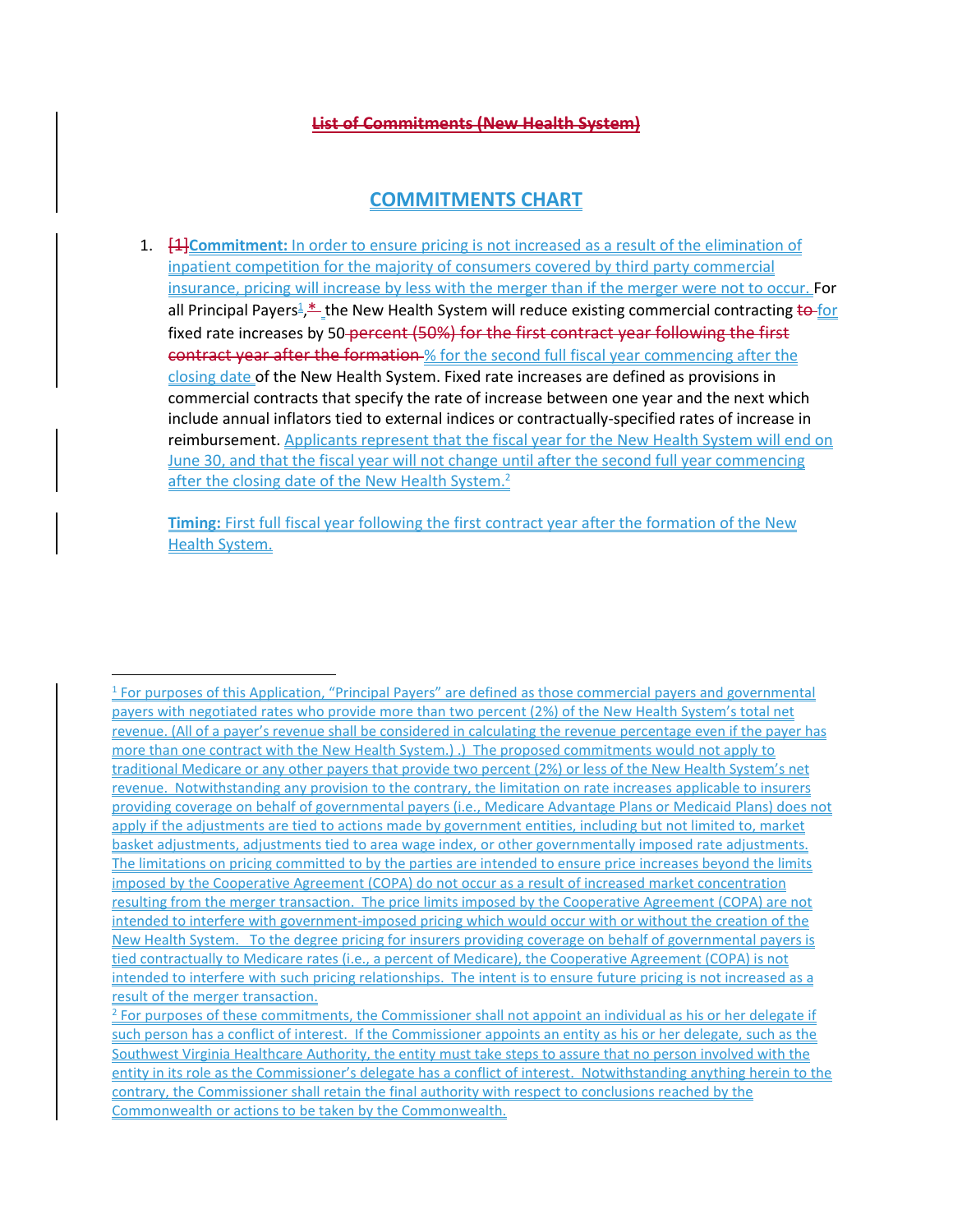**Amount:** The estimated annual savings to consumers for the combination of Commitments 1 and 2 are \$10 million in lower health care costs annually.<sup>3</sup>

2. [2]For subsequent contract years**Commitment:** To ensure the Cooperative Agreement protects consumers from pricing increases that could otherwise result from the elimination of competition, a limit on pricing growth is applied for each year to restrain pricing growth to below the national hospital consumer price index. Effective on the closing date of the merger, the New Health System will commit to not increase adjust hospital negotiated rates by more than the hospital Consumer Price Index for the previous year minus 0.25%, while New Health System negotiated rates for physician and non-hospital outpatient services will not increase by more than the medical care Consumer Price Index minus 0.25%. This is a ceiling in rate adjustments; nothing herein establishes these adjustments as the floor on rates. To the extent, if any, that the Applicants negotiate contracts with Principal Payers between October 10, 2016 and the closing date of the merger and such contracts include fixed rate increases in excess of the hospital Consumer Price Index for hospital inpatient and outpatient services and the medical care Consumer Price Index for physician and non-hospital outpatient services compared with previous contracts with the same payer, no later than one month following the closing date, New Health System will rollback its rates to what they would have been if the negotiated rates of increase had been no more than the above-referenced Consumer Price Index changes. Applicants represent that their current contracts with Anthem for nongovernmental patients will not expire prior to the now-expected date of the rate increase commitment becoming effective, i.e., July 1, 2018.

2. This provision only applies to contracts with negotiated rates and does not apply to Medicare or other non-negotiated rates or adjustments set by CMS or other governmental payers. The New Health System agrees that contract structures may include rates being tied to a percentage of Medicare, or may establish base rates with annual inflators or quality incentives. The New Health System will not refuse to enter into any of these types of structures on the basis of the structure and will negotiate the rate structure in good faith. For purposes of calculating rate increases and comparison with the relevant Index, baseline rates for an expiring contract will be used to compare with newly negotiated rates for the first year of the relevant new contract. For comparison with the relevant Index, new contract provisions governing specified annual rate increases or set rates of change or formulas based on annual inflation indices may also be used as an alternative to calculated changes. Subject to the Commissioner's approval, the foregoing commitment shall not apply in the event of natural disaster or other extraordinary circumstances beyond the New Health System's control that result in an increase of total annual expenses per adjusted admission in excess of 250 basis points over the current applicable consumer price index. If following such approval, the New Health System and a Principal Payer $*$ are unable to reach agreement on a negotiated rate, New Health System agrees to mediation $4/2$ as a process to resolve any disputes. The New Health System shall timely notify the Commissioner of any mediation occurring pursuant to this commitment if the payer has

 $\overline{a}$ 

<sup>&</sup>lt;sup>3</sup> This estimate is nonbinding. To the extent, however, that there is a dispute on the New Health Systems compliance with these rate of increase commitments, the estimate may be used as a tool to interpret what the commitment means.

<sup>&</sup>lt;sup>4</sup> Nothing herein is intended to override dispute resolution provisions that may be parts of binding contracts between New Health System (in its own name or as a successor to the Applicants) and any payer.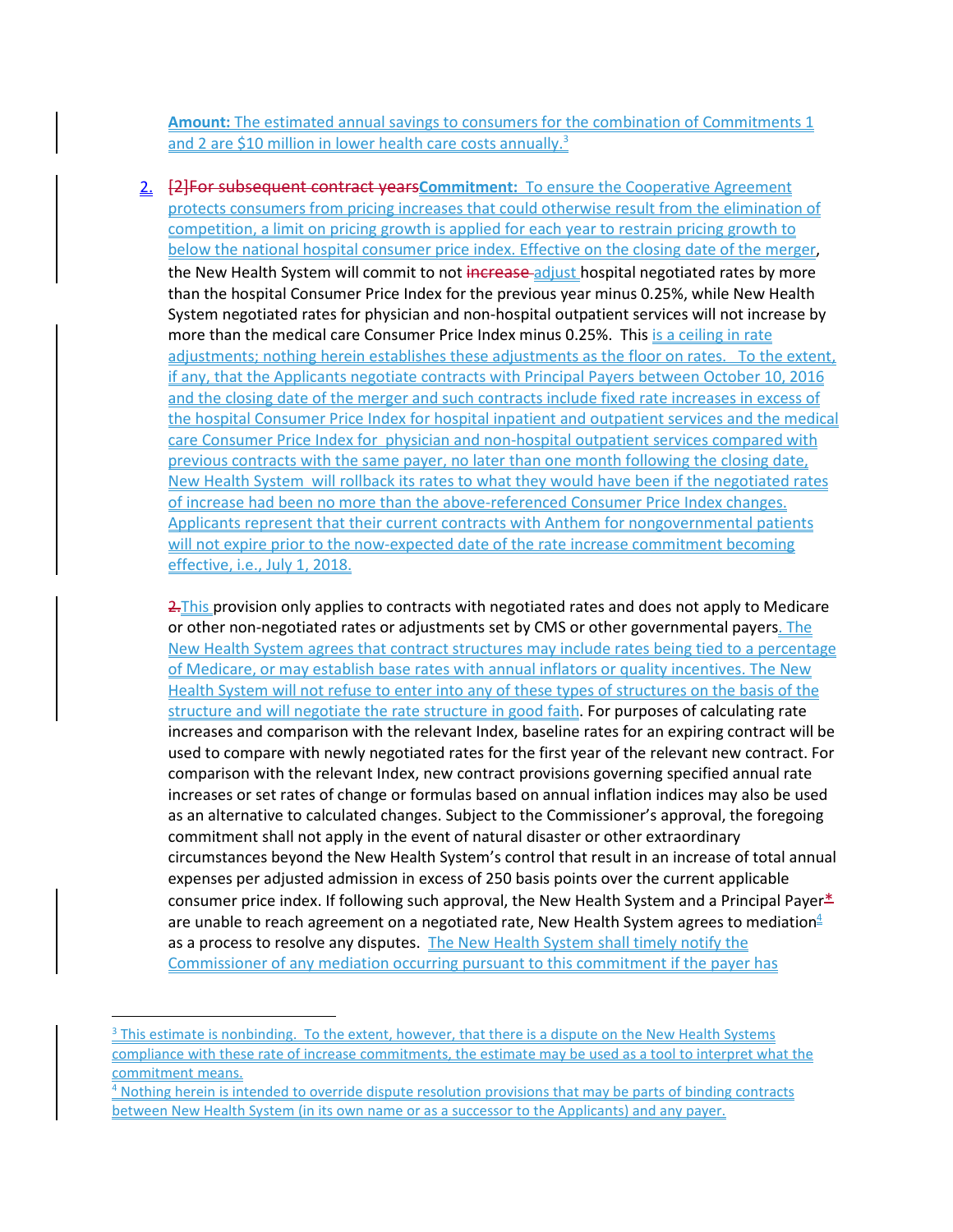insureds (or members) in the Commonwealth of Virginia, and shall offer updates to the Commissioner on the progress of such mediation.

**Timing:** Subsequent contract years.

**Amount:** The estimated annual savings to consumers for the combination of Commitments 1 and 2 are \$10 million in lower health care costs annually.

**Metric:** Easily verifiable.

3. [9]The **Commitment:** In order to minimize any adverse impact on the ability of insurance companies to contract with the hospitals, and while this Cooperative Agreement ensures open access and choice for all consumers to choose any hospital in the region, it also remains the intent of the Cooperative Agreement that consumers and businesses enjoy a competitive market for insurance. As such, the New Health System will negotiate in good faith with Principal Payers\* to include the New Health System in health plans offered in the Geographic Service Area on commercially reasonable terms and rates (subject to the limitations herein). New Health System would agree to The New Health System will not unreasonably refuse to negotiate with potential new entrants to the market or with insurers that do not meet the definition of "Principal Payer", as long as the payer has demonstrable experience, a reputation for quality and negotiates in good faith. New Health System will resolve through mediation any disputes in as to whether this commitment applies to the proposed terms of a health plan contractingcontract. The New Health System shall timely notify the Commissioner of any mediation occurring pursuant to this commitment if the payer has insureds (or members) in the Commonwealth of Virginia, and shall offer to the Commissioner updates on the progress of such mediation.

**Timing:** Immediately upon closing of the merger and then upon expiration of existing contracts or with contracts with any new payers coming into area, and ongoing.

**Amount:** No cost.

**Metric:** Complaints from payers and credible report by the New Health System.

4. [10]The **Commitment:** In order to ensure providers in the region not affiliated with the New Health System may continue to operate competitively, and to ensure new provider entrants to the market are not disadvantaged by the New Health System, the New Health System will not agree to require as a condition of entering into a contract that it shall be the exclusive network provider to any health plan, including any commercial, Medicare Advantage or managed Medicaid insurer. Nothing herein shall be construed as to impede the discretion of the payers in the market from designating the New Health System (or components thereof), as an exclusive network provider in all or part of the New Health System's service area.

**Timing:** Immediately upon closing of the merger and then upon expiration of existing contracts or with contracts with any new payers coming into area, and ongoing.

**Amount:** No cost.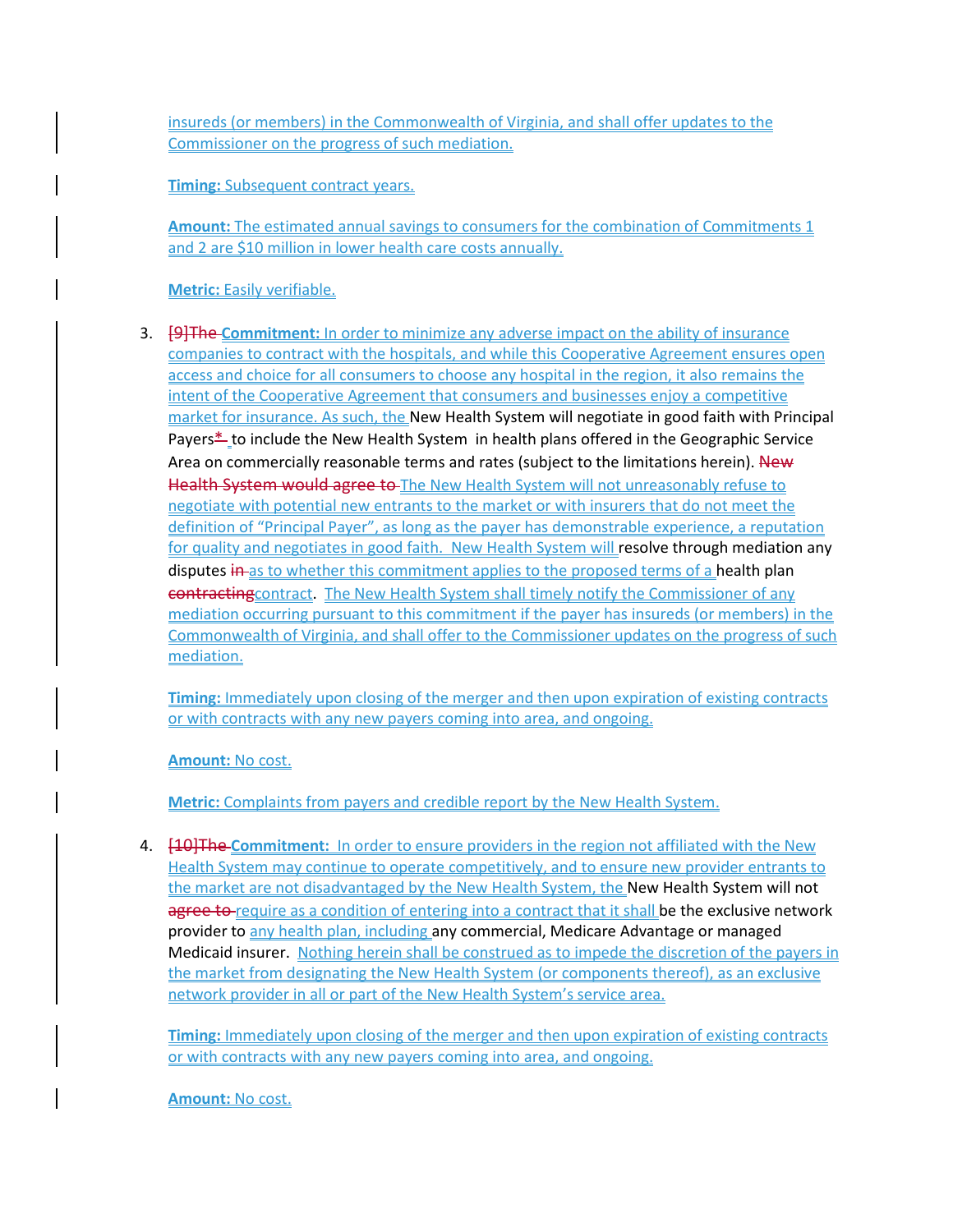## **Metric:** Easily verifiable.

5. [20]The **Commitment:** In order to improve quality for patients, ensure seamless access to needed patient information, and to support the efforts of the local physician community to access needed information in order to provide high quality patient care, the New Health System will participate meaningfully in a health information exchange open to community providersor a cooperative arrangement whereby privacy protected health information may be shared with community-based providers for the purpose of providing seamless patient care.

**Timing:** No later than 36 months after closing.

**Amount:** Up to \$6 million over 10 years.

**Metric:** The New Health System shall report annually to the Commissioner on mileposts toward meeting this commitment.

6. [22]The **Commitment:** In order to enhance quality and decrease the total cost of care, the New Health System will collaborate in good faith with independent physician groups to develop a local, region-wide, clinical services network to share data, best practices and efforts to improve outcomes for patients and the overall health of the region-to deliver such outcomes at the highest possible value.

**Timing:** No later than 36 months after closing.

**Metric:** The New Health System shall report to the Commissioner on the mileposts toward meeting this commitment.

7. [19]The United States Government has stated that its goal is to have eighty-five percent (85%) of all Medicare fee-for-service payments tied to quality or value by 2016, thus providing incentive for improved quality and service. For all Principal **Payers\*Commitment:** In order to enhance quality, improve cost-efficiency and reduce unnecessary utilization of hospital services, for all Principal Payers, the New Health System will endeavor to include provisions for improved quality and other value-based incentives based on priorities agreed upon by each payer and the New Health System.

**Timing:** Immediately upon closing of the merger and ongoing.

**Amount:** No incremental cost.

**Metric:** Annual report and complaints, if any, from payers.

8. [21]The **Commitment:** In order to enhance quality of patient care through greater transparency, improve utilization of hospital resources, and to ensure the population health of the region is consistent with goals established by the Authority, the New Health System will establish annual priorities related to quality improvement and publicly report these quality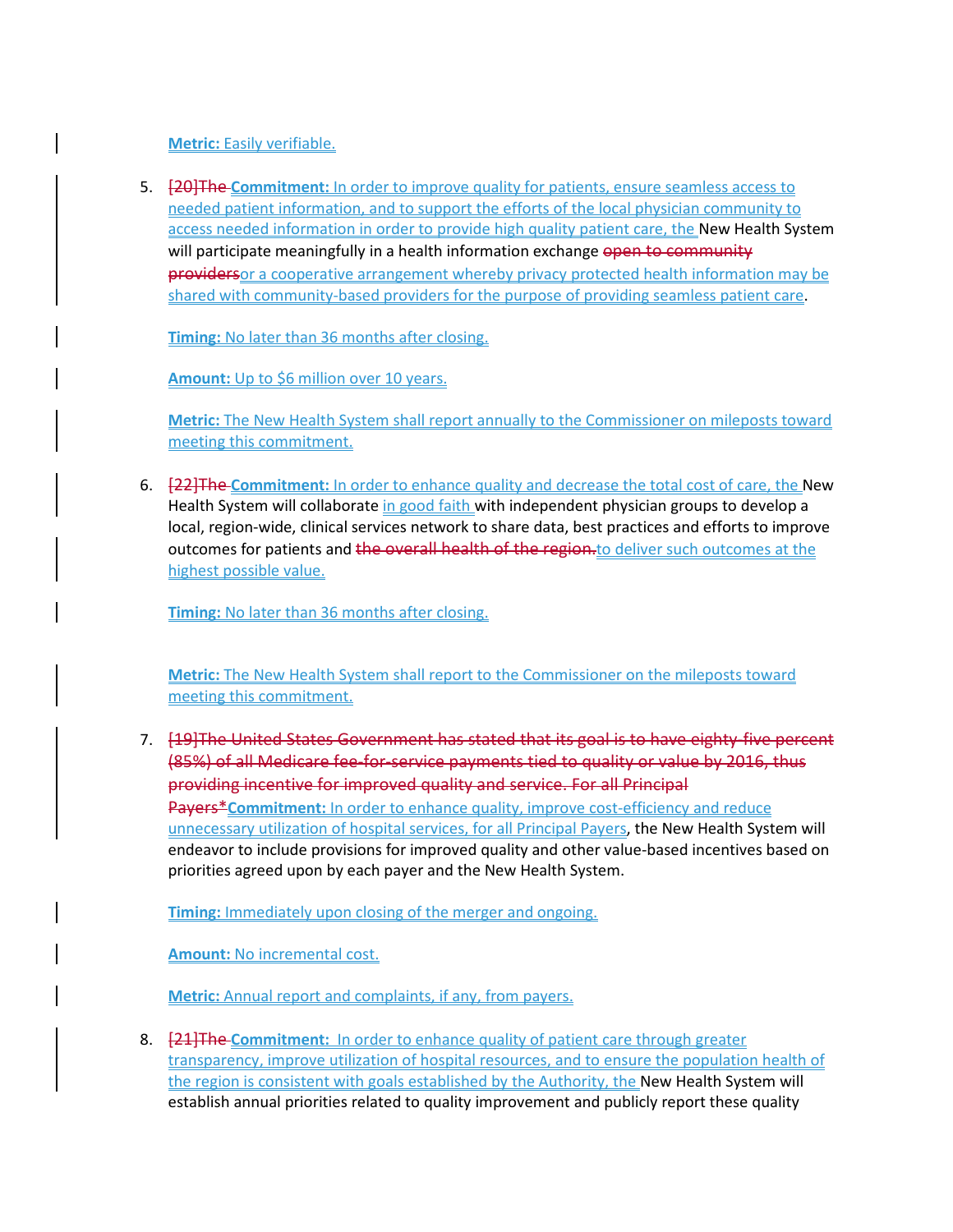measures in an easy to understand manner for use by patients, employers and insurers. Such reporting shall include posting of quality measures and actual performance on New Health System's website accessible to the public. The New Health System shall report such data timely so the public can easily evaluate the performance of the New Health System as compared to its competitors, and ensure consumers retain the option to seek services where the quality is demonstrably the highest. The New Health System will give notice to the Authority of the metrics the New Health System is prioritizing, and will, in good faith, include input from the Authority in establishing or modifying its priorities.

**Timing:** Annually, based upon when the New Health System establishes its annual quality goals.

## **Metric:** Compliance with commitment as agreed upon and modified subsequently.

9. **Commitment:** In order to ensure low income patients who are uninsured are not adversely impacted due to pricing, the New Health System will adopt a charity care policy that is substantially similar to the existing policies of both Parties and consistent with the Internal Revenue Service's final 501(r) rule. The New Health System shall furnish a copy of its policies relating to charity care to the Commissioner no later than the end of the third month following the closing of the merger. Thereafter, the New Health System shall furnish to the Commissioner a copy of any revisions to such policies immediately upon the effective date of such revisions. These policies shall provide for the full write-off of amounts owed for services by patients with incomes at or below two hundred percent (200%) of the federal poverty level. The New Health System shall inform the public of its charity care and discounting policies in accordance with all applicable laws and shall post such policies on its publicly accessible web site and on the separate web sites for all provider components that are part of the New Health System.

**Timing:** Immediately upon closing of the merger and ongoing.

**Amount:** Extent of additional cost is unknown but is not immaterial.

**Metric:** Charity care costs as measured in cost of care furnished. For hospital services that number can come from the Medicare cost report S-10 schedule. New Health System's annual report to the Commissioner shall also include data on the number of individuals receiving uncompensated care and compare that number to prior fiscal years when the New Health System was in operation. The cost for charity care for nonhospital services may be estimated using the cost to charge ratio aggregated for all nonhospital services.

10. **Commitment:** In order to ensure low income patients are not adversely affected due to pricing, uninsured or underinsured individuals who do not qualify under the charity care policy will receive a discount off hospital charges based on their ability to pay. This discount will comply with Section 501(r) of the Internal Revenue Code, and the rules and regulations relating to that Section governing not for-profit organizations, and payment provisions will be based on the specific circumstances of each individual/family. The New Health System will seek to connect individuals to coverage when possible.

"Uninsured" patients are those with no level of insurance or third-party assistance to assist with meeting his/her payment obligations. "Underinsured" patients are those with some level of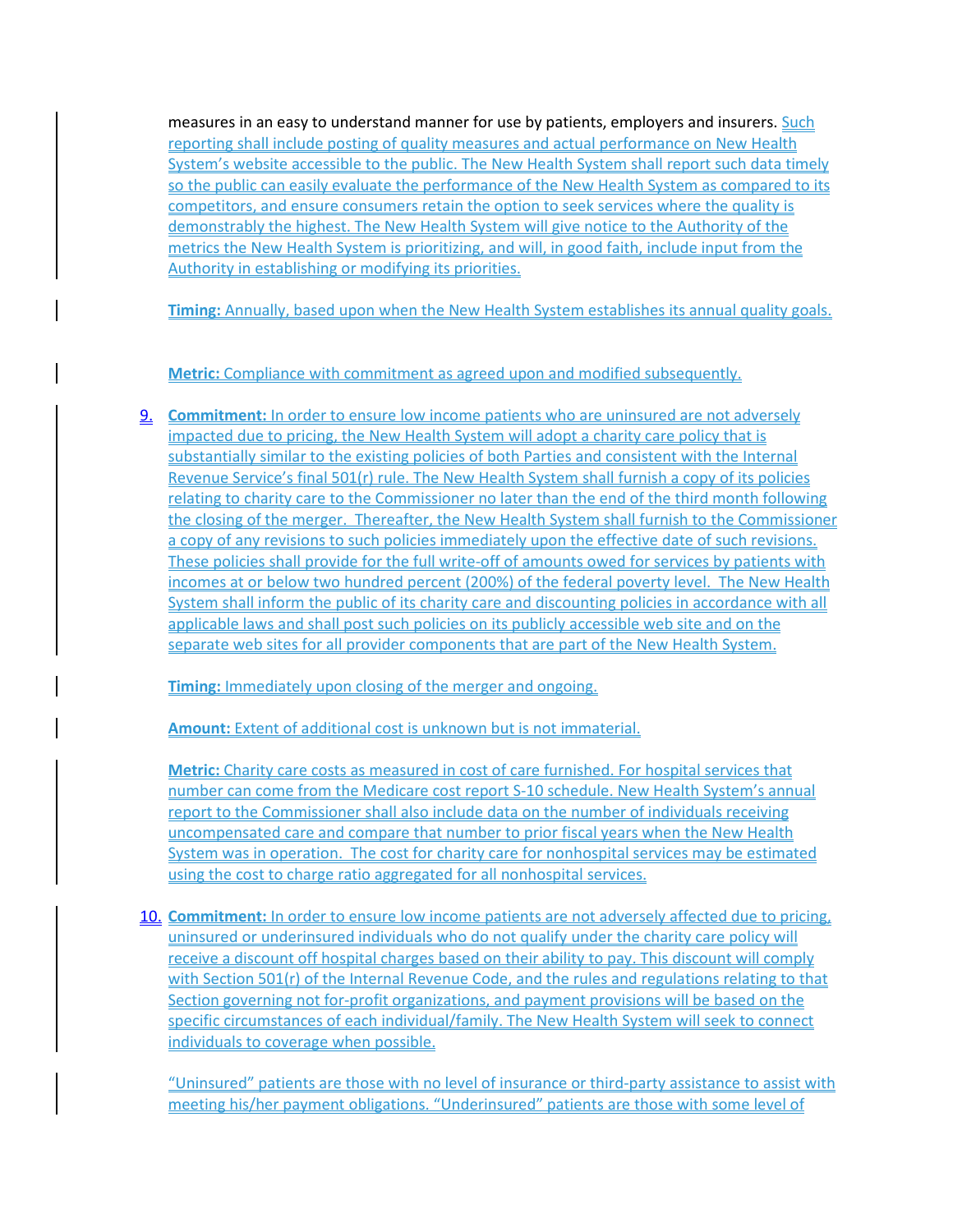insurance or third-party assistance but with out-of-pocket expenses that exceed financial abilities. These patients will not be charged more than amounts generally billed (AGB) to individuals who have insurance covering such care in case of Emergency or other Medically Necessary Services." AGB percentage is determined using the look-back method utilizing the lowest percentage for all facilities per the IRS regulatory guidelines set forth in 501(r). Emergency Services are defined in accordance with the definition of "Emergency Medical Conditions" in Section 1867 of the Social Security Act (42 U.S.C. 1395dd). Medically Necessary Services are defined by Medicare as services of items reasonable and necessary for the diagnosis or treatment of illness or injury and are Services not included in the list of "particular services excluded from coverage" in 42 CFR § 411.15). Financial assistance eligibility will be determined by a review of the Application for Financial Assistance, documents to support the Application for Financial Assistance (i.e. income verification documentation), and verification of assets. Financial assistance determinations are based on National Poverty Guidelines for the applicable year. The New Health System shall adhere to the IRS regulatory guidelines set forth in Section 501(r) of the Internal Revenue Code.

**Timing:** Immediately upon closing and ongoing.

**Metric:** Credible report.

11. **Commitment:** In order to demonstrate the New Health System maintains the financial viability to fulfill its commitments of this Cooperative Agreement, and to ensure proper state supervision, any notices of default, technical or otherwise, that the New Health System, or an affiliate, receives under bond or other debt documents, must be furnished to the Authority and the Commonwealth.

**Timing:** Ongoing.

**Amount:** No cost.

**Metric:** Credible report.

12. **Commitment:** In order to demonstrate the New Health System maintains the financial viability to fulfill its commitments of this Cooperative Agreement, and to ensure proper state supervision, If the New Health System records a liability for a Material Adverse Event which may impair the ability of the New Health System to fulfill the commitments, the New Health System will notify the Authority within 30 days of making such a determination.

**Timing:** Ongoing.

**Amount:** No cost.

**Metric:** Credible report and easy to determine.

[29]The New Health System will commit to expanded quality reporting basis so the public can easily evaluate the performance of the New Health described more fully herein.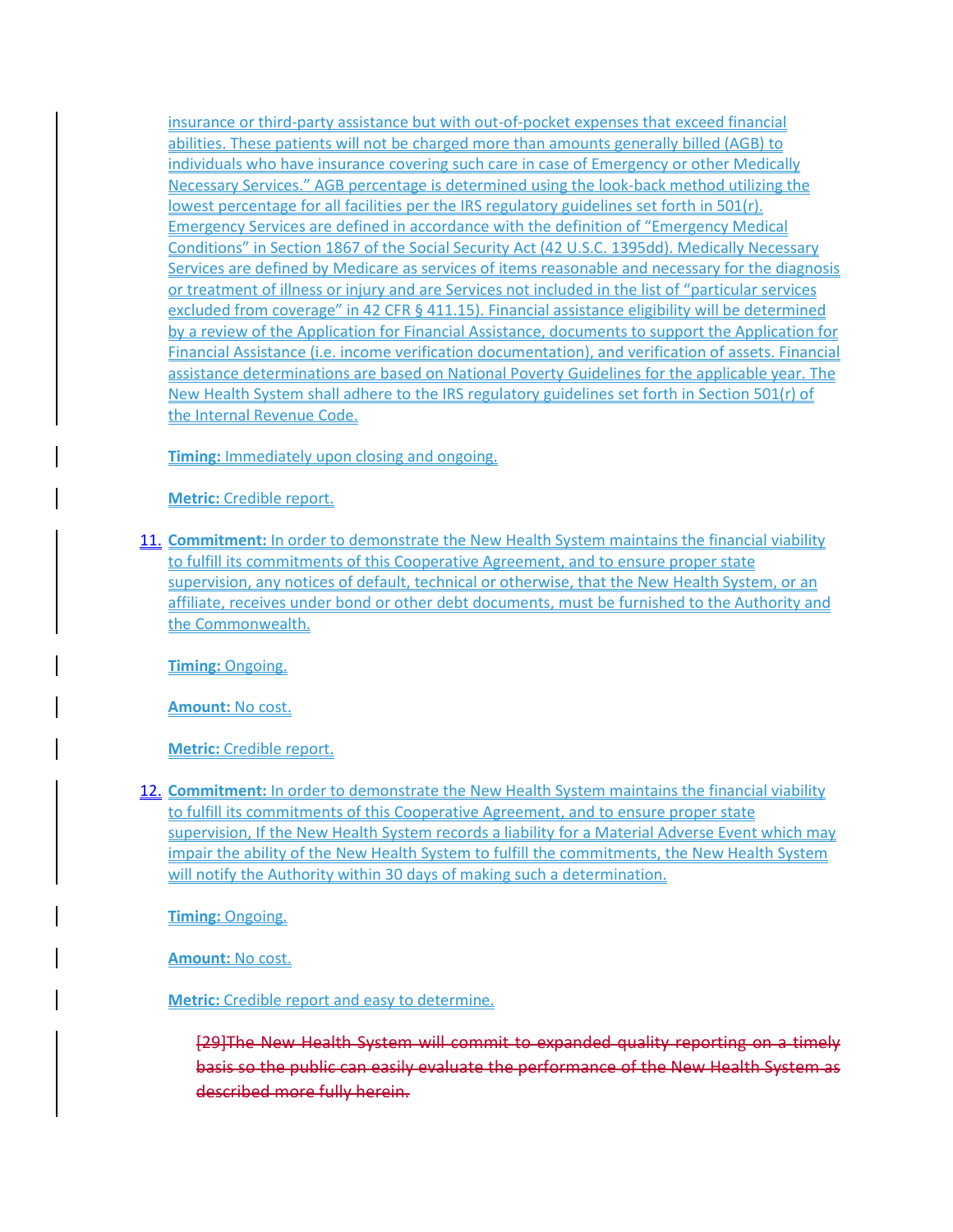- 9. **[28]The New Health System is committed to** community health for the Key Focus Areas agreed upon by the State Health System in the Virginia State Agreement.
- 11. [11]The New Health System will not engage in "most favored nation" pricing with any health plans.
- 13. [3]The **Commitment:** In order to ensure employees are properly recognized for their years of service, and to protect the benefits they have earned over time, the New Health System will honor prior service credit for eligibility and vesting under the employee benefit plans maintained by Wellmont and Mountain States, and will provide all employees credit for accrued vacation and sick leave.

**Timing:** First year.

**Metric:** Easily verifiable.

- 14. [4]The **Commitment:** In order to ensure a uniform system of compensation, and to ensure competitiveness of pay for attracting and retaining employees, the New Health System will work as quickly as practicable after completion of the merger to address any invest up to \$70 million over 10 years addressing differences in salary/pay rates and employee benefit structures between Wellmont and Mountain States. The New Health System will offer competitive compensation and benefits for its employees to support its vision of becoming one of the strongest health systems in the country and one of the best health system employers in the country.
	- 15. [13] The New Health System will commit to not engage in exclus physician services, except for hospital-based physicians, as determined by Health Systems Board of Directors.

**Timing:** By the end of the first full fiscal year upon closing of the merger.

**Amount:** The estimated incremental investment in addressing salary/pay rate differences is approximately \$70 million over 10 years.

**Metric:** Credible report which shall be provided confidentially in order to preserve a competitive employment environment. Such report will include if there were grievances filed by employees with respect to pay adjustments related to the merger and how the grievances were addressed.

15. **Commitment:** In order to ensure employees are treated fairly in the event there is a facility closure or termination of services related directly and demonstrably to the merger, the New Health System will provide to the Commissioner, within two (2) months of closing, a severance policy addressing how employees will be compensated if they are not retained by the New Health System or any of its subsidiaries or affiliates. This policy shall not affect termination of employees if the termination was for-cause or related to the routine operation of such facility. The severance policy shall consider several factors, including but not limited to, each individual's position within his/her current organization and years of service. The policy will also address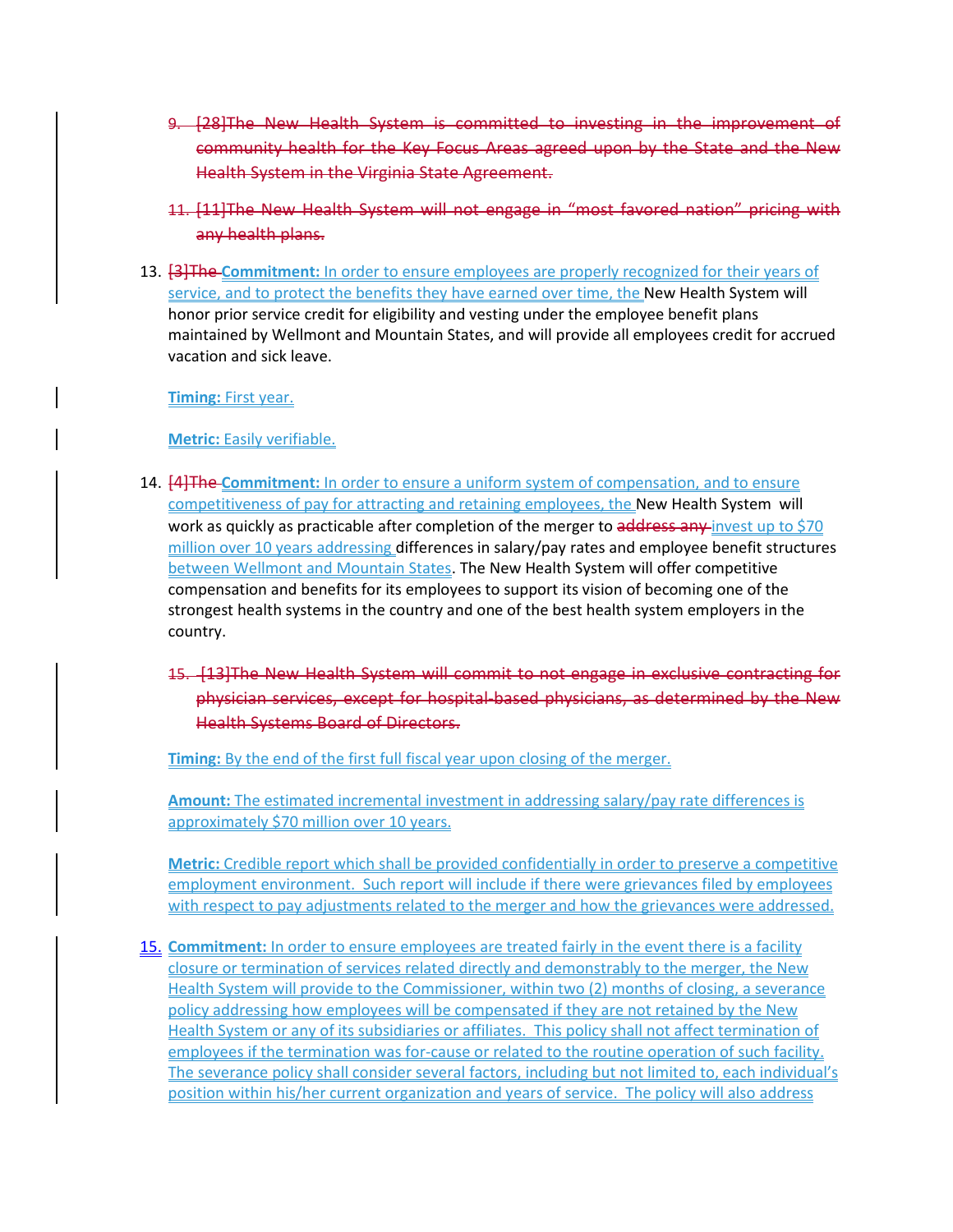outplacement support to be provided to any such employee. Compliance with this commitment in Virginia shall be judged solely by the Commissioner and corrective action required for noncompliance shall be determined solely by the Commissioner. This provision shall not be construed to create a right of action for any individual employee.

## **Timing:** 5 years.

**Amount:** Severance cost is estimated to be approximately \$5 million from the closing of the merger to the end of the first full fiscal year after the closing of the merger, attributable mostly to corporate level synergies. Severance cost thereafter is not easily calculable due to unknown variables in the market, including ongoing attrition in the workforce as inpatient hospital use rates continue to decline.

**Metric:** Confidential annual report for the first five full fiscal years after the closing of the merger reporting on the total number of involuntary employee terminations due to mergerrelated reductions, the number of such terminations for which severance compensation was paid, and the aggregate cost of such severance compensation. Importantly, it is also recognized that there will be new employment created as the New Health System makes the committed investments in research, academics, new specialties and services and population health. The New Health System may also provide as part of the annual report the number of new jobs created due to such investments, and approximate incremental payroll costs resulting.

16. [5]The **Commitment:** In order to invest in the advancement of employees, and to assist employees in achieving growth in their careers, the New Health System will combine the best of both organizations' career development programs in order to ensure maximum opportunity for career enhancement and training.

**Timing:** No later than 24 months after closing.

#### **Metric:** Credible report.

17. [6]With academic partners in Virginia and Tennessee**Commitment:** In order to ensure training of physicians and allied health professionals meets the goals and objectives of the health system and the Authority, the New Health System will develop-and implement, in partnership with at least its current academic partners, a 10-year plan for post graduate training of physicians, nurse practitioners, and physician assistants and other allied health professionals in the region. Virginia and Tennessee. The plan will include, but not be limited to, how it will address the Authority's goals, how training will be deployed in Virginia and Tennessee based on the assessed needs, clinical capacity and availability of programs. Contingent on continued funding for existing programs from federal and state sources, the New Health System will not reduce or eliminate any medical residency programs or available resident positions presently operated by the Applicants at any Virginia facility provided, however, that such programs may be moved within Virginia, or substituted for residency training in Virginia in other specialties if that is in the best interests of the patient population in the area. Notwithstanding the foregoing, minor and temporary decreases in the number of full time equivalent residents working at Virginia hospitals may reflect year-to-year variations in residents applying for such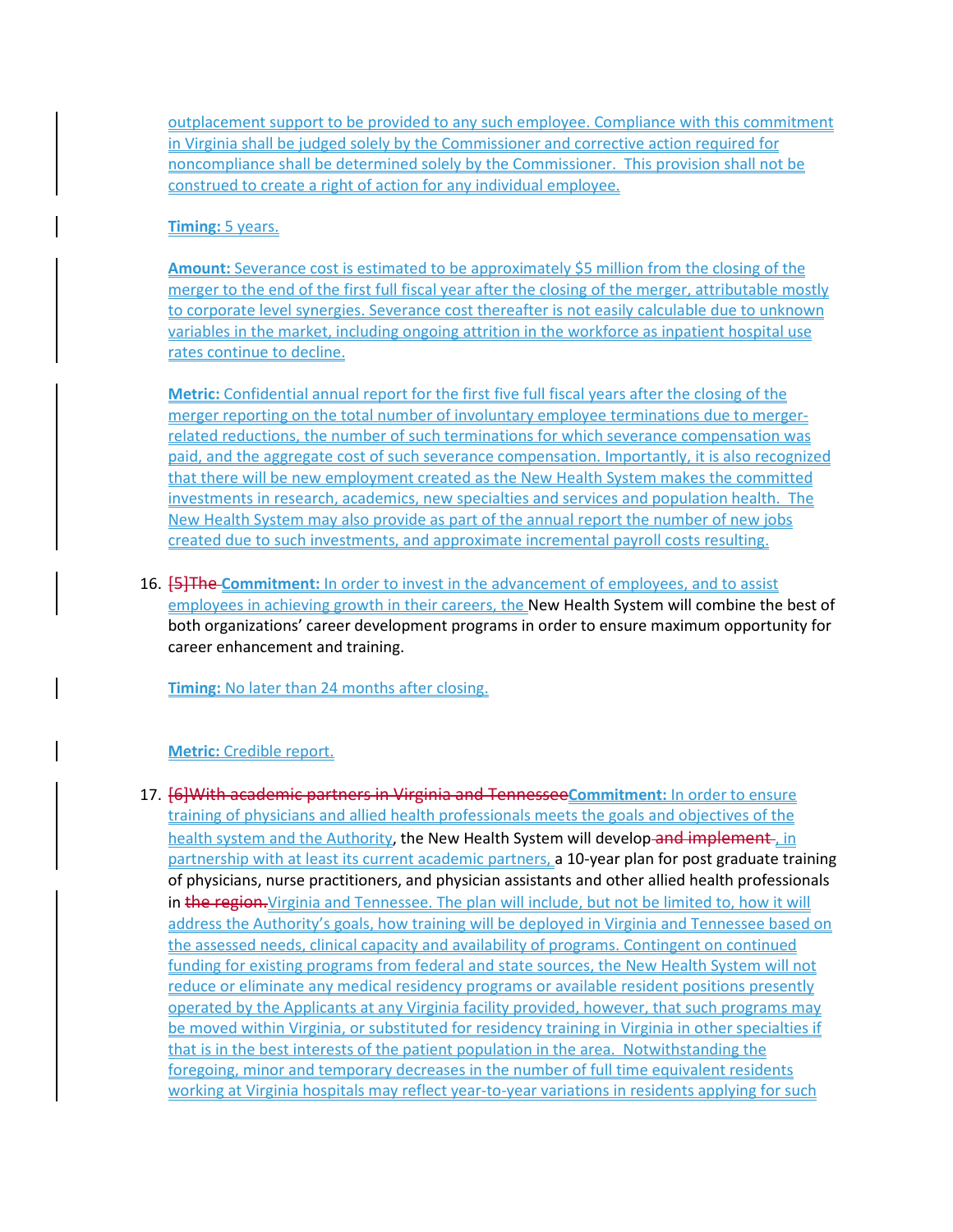training, dropping out of such training, electing to rotate to other hospitals, or transferring to another residency program, and shall not be deemed to violate this agreement.

#### **Timing:** 10 years.

**Amount:** Combination of commitments 17 and 18 total \$85 million.

**Metric:** Annually, the New Health System will report to the Commissioner: the number of accredited resident positions for each residency program operated in Virginia and the number of such positions that are filled, and shall furnish copies of the relevant pages of the Medicare cost reports showing the number of full time equivalent residents. An annual report shall also include a description of any affiliation agreements moving resident "slots" from one hospital to another pursuant to Medicare rules, resident programs moved from one hospital to another, and new programs started. No later than June 30, 2018, the New Health System will furnish to the Commissioner a plan for medical residency training programs and other health care professional training. The plan shall set forth the targeted number of persons to be trained by physician specialty or health care professional category, the location(s) of such training, the schedule for starting such training, and the expected gross annual expenditure relating to such training. It is acknowledged that the service area for the New Health System extends across state boundaries and patients, employees, and vendors freely cross those state lines. Accordingly, the Commissioner will not apply a fixed ratio to determine whether each year's expenditure under commitments number 17 and 18 is appropriately shared in by Virginia. On the other hand, the Commissioner will review expenditures made pursuant to this commitment for appropriate inclusion of Virginia sites and/or demonstrable benefit to Virginia residents and businesses.

18. [7]The New Health System will work closely with ETSU and other **Commitment:** In order to help create opportunities for investment in research in partnership with Virginia's academic institutions, the New Health System is committed to collaborating with the academic institutions in Virginia and Tennessee to compete for research opportunities. The New Health System will work closely with current academic partners to develop and implement a 10-year plan for investment in research and growth in the research enterprise within the region-in Virginia and Tennessee service area. The plan will include, but not be limited to, how it will address the Authority's goals, how research will be deployed in Virginia and Tennessee based on the needs and opportunities, capacity and competitiveness of the proposals.

**Timing:** 10 years.

**Amount:** Combination of commitments 17 and 18 total \$85 million.

**Metric:** Report in year one and dollars spent thereafter. The New Health System will present a plan for research expenditures for full fiscal years two and three starting after the closing of the merger no later than the end of the first fiscal year after the merger. Thereafter, the New Health System must update its plan to address subsequent fiscal years no later than the end of the period for which the prior plan ends up to the end of the ninth full fiscal year after the closing of the merger. The annual report should include a description of research topics, the entities engaged in the research, the principal researcher(s) who is/are responsible for each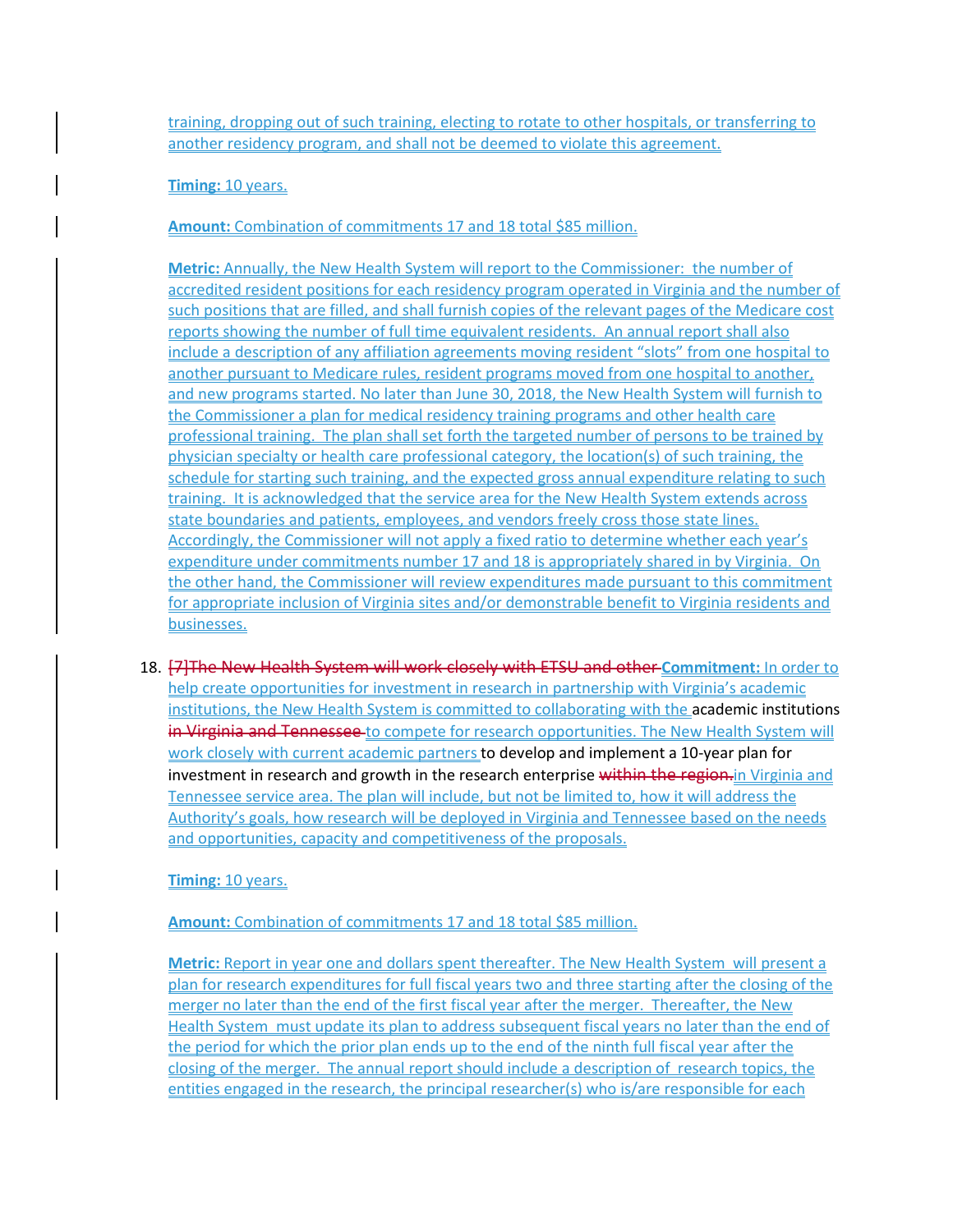project, any grant money applied for or expected, and the anticipated expenditures. Annual reports for full fiscal years three and through ten should report on the outcome of previously reported research projects including references to any published results. The Commissioner will review expenditures made pursuant to this commitment for appropriate inclusion of Virginia sites and/or demonstrable benefit to Virginia residents and businesses.

[31] The New Health System will work with its academic partners in Virginia and Tennessee to commit not less than \$85 million over 10 years to build and sust research infrastructure, increase residency and training slots, create fellowship training opportunities, and add faculty.

20.19. [8]The **Commitment:** In order to enhance hospital quality, improve cost-efficiency, improve the utilization of hospital-related services, and to enhance opportunities in research, the New Health System will adopt a Common Clinical IT Platform as soon as reasonably practical after the formation of the New Health System. The New Health System will make access to the IT Platform available on reasonable terms to all physicians in the service area. This fully integrated medical information system will allow for better coordinated care between patients and their doctors, hospitals, and post-acute care and outpatient services and facilitate the move to value-based contracting. Subject to confidentiality laws and rules, the New Health System will grant reasonable access to the data collected in its Common Clinical IT Platform to researchers with credible credentials who have entered into Business Associate Agreements for the purpose of conducting research in partnership with the New Health System.

**Timing:** Implementation No later than 48 months after closing.

**Amount:** Up to \$150 million.

**Metric:** Implementation of promised system with mileposts along the way. The mileposts shall be proposed by New Health System no later than three months after the closing of the merger or June 30, 2017, whichever is later. The New Health System will report in each annual report its progress toward implementing the Common Clinical IT Platform, and after implementation, any material enhancements or changes. The New Health System will also include in the annual report the researchers (by individual or by group for those working together) who have entered into Business Associate Agreements for purposes of conducting research.

21.20. **[16]All-Commitment:** In order to preserve hospital services in geographical proximity to the communities traditionally served by such facilities, to ensure access to care, and to improve the utilization of hospital resources and equipment, all hospitals in operation at the effective date of the merger will remain operational as clinical and health care institutions for at least five years. After this time, the New Health System will continue to provide access to health care services in the community, which may include continued operation of the hospital, new services as defined by the New Health System, and continued investment in health care and preventive services based on the demonstrated need of the community. The New Health System may adjust scoped-scope of services or repurpose hospital facilities. No such commitment currently exists to keep rural institutions open. In the event that the New Health System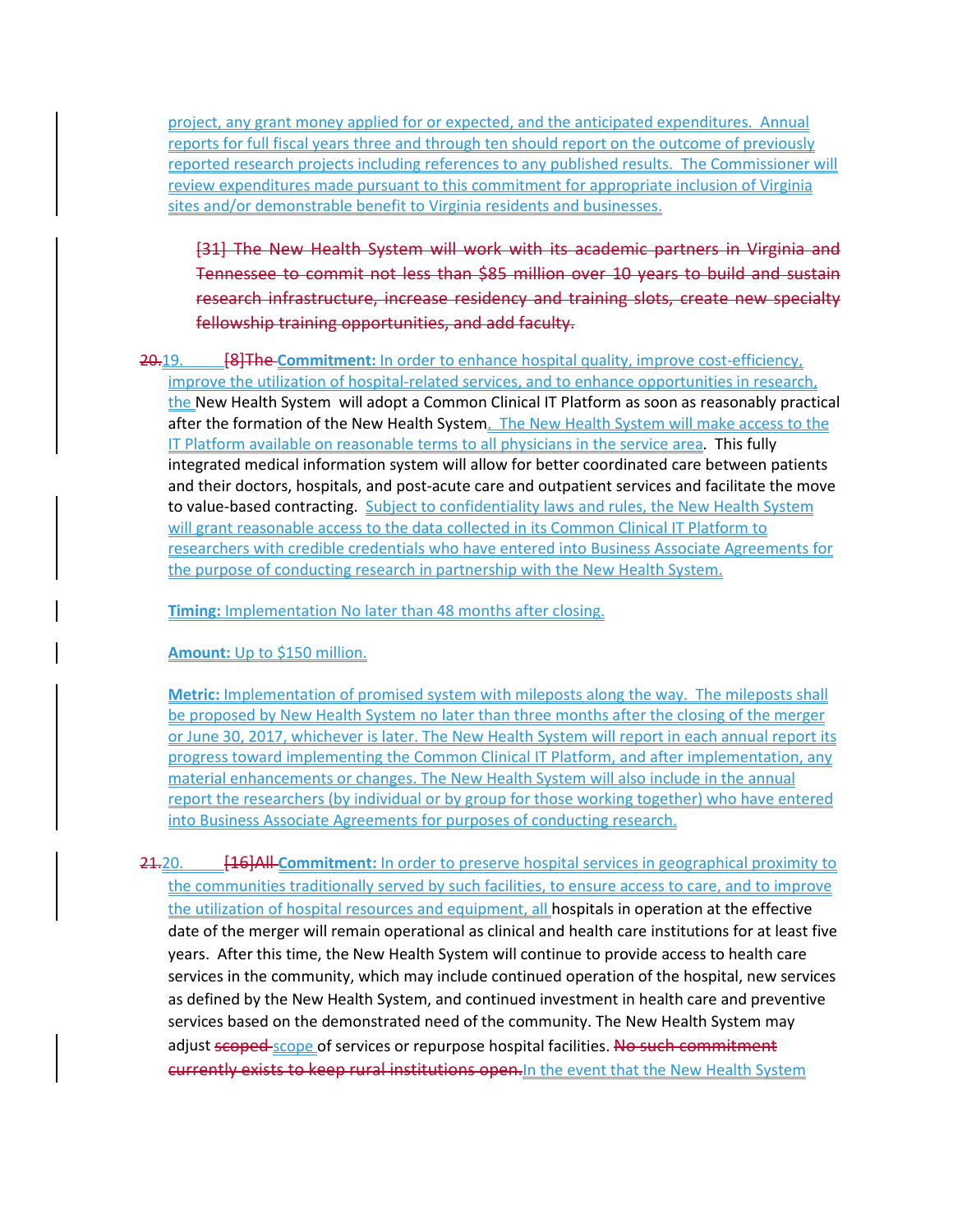repurposes any hospital, it will continue to provide essential services in the community. For purposes of this commitment, the following services are considered "essential services":

- **Emergency room stabilization for patients;**
- **•** Emergent obstetrical care;
- **Outpatient diagnostics needed to support emergency stabilization of patients;**
- **Rotating clinic or telemedicine access to specialty care consultants as needed in the** community and based on physician availability;
- **Helicopter or high acuity transport to tertiary care centers;**
- Mobile health services for preventive screenings, such as mammography, cardiovascular and other screenings;
- **Primary care services;**
- Access to a behavioral health network of services through a coordinated system of care; and
- **Community-based education, prevention and disease management services for** prioritized programs of emphasis based on goals established in collaboration with the Commonwealth and the Authority.

If the New Health System becomes the primary health service partner of the Lee County Hospital Authority, the New Health System will be responsible for essential services as outlined above.

**Timing:** Ongoing.

**Amount:** The net cost varies depending on annual operating losses. The current annual operating losses for the predecessors of the New Health System for Virginia hospitals that are losing money are approximately \$11 million.

**Metric:** Each year, the operating results for the Virginia hospitals and sites furnishing "essential services" as defined above will be reported to the Commissioner. The annual report to the Commonwealth will also outline services provided in each community by the hospitals or other sites furnishing "essential services" as specified in this commitment.

22.21. [17]The New Health System will maintain **Commitment:** In order to ensure preservation of hospital facilities and tertiary services in geographical proximity to the communities traditionally served by those facilities, the New Health System will maintain, for the Virginia and Tennessee service areas, a minimum of the three full-service tertiary referral hospitals located in Johnson City, Kingsport, and Bristol- to ensure higher-level services are available in close proximity to where the population lives.

**Timing:** Immediately upon closing of the merger and ongoing.

**Amount:** Not applicable.

**Metric:** Easily verifiable. The New Health System must report immediately to the Commissioner the closing of any of the above referenced three full-service tertiary referral hospitals and must also report any reduction in the capability of any of the three tertiary referrals hospitals so that they can no longer be credibly viewed as tertiary referral hospitals.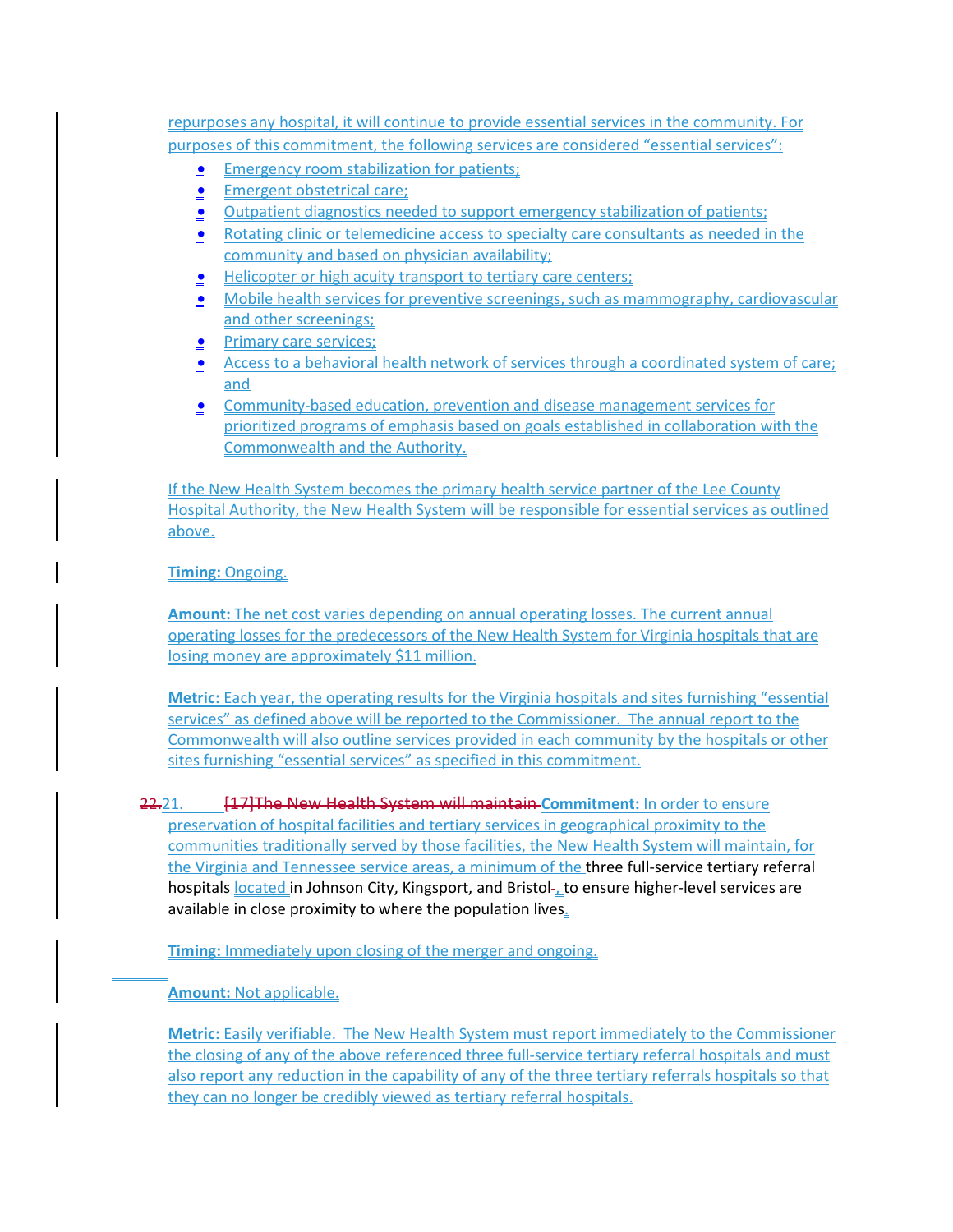23.22. [12]The **Commitment:** In order to ensure choice of providers for consumers and to ensure physicians are free to practice medicine without any adverse effect from the merger, the New Health System will maintain an open medical staff at all facilities, subject to the rules and conditions of the organized medical staff of each facility. Exceptions may be made for certain hospitals-based physicians, hospital departments or services as determined by the New Health System's Board of Directors or the hospital board if the hospital board is acting as the ultimate fiduciary body.

**Timing:** Immediate upon closing of the merger and ongoing, subject to current contractual obligations.

**Amount:** No cost.

**Metric:** Easily verifiable.

24.23. [14]The **Commitment:** In order to ensure physicians and patients maintain their choice of facilities, and to ensure independent physicians can maintain their independent practice of medicine, the New Health System will not require independent physicians to practice exclusively at the New Health System's hospitals and other facilities.

**Timing:** Immediate upon closing of the merger and ongoing.

**Amount:** No cost.

**Metric:** Easily verifiable.

- 25.24. [15]**Commitment:** The New Health System will not take steps to prohibit independent physicians from participating in health plans and health networks of their choice.
	- 25. [30]The New Health System commits to spending at least \$140 million over ten years pursuing specialty services which otherwise could not be sustainable in the region without the financial support.

**Timing:** Immediate upon closing of the merger and ongoing.

**Amount:** No cost.

**Metric:** Easily verifiable.

26.25. [18]The **Commitment:** In order to enhance access to services for patients, and to ensure robust choices remain in the market for physicians in the various specialties needed throughout the region, the New Health System will commit to the development of a comprehensive physician-/physician extender needs assessment and recruitment plan every three years in each community served by the New Health System. Both organizations know the backbone of a successful physician community is a thriving and diverse choice of practicing physicians aligned in practice groups of their own choosing and preference.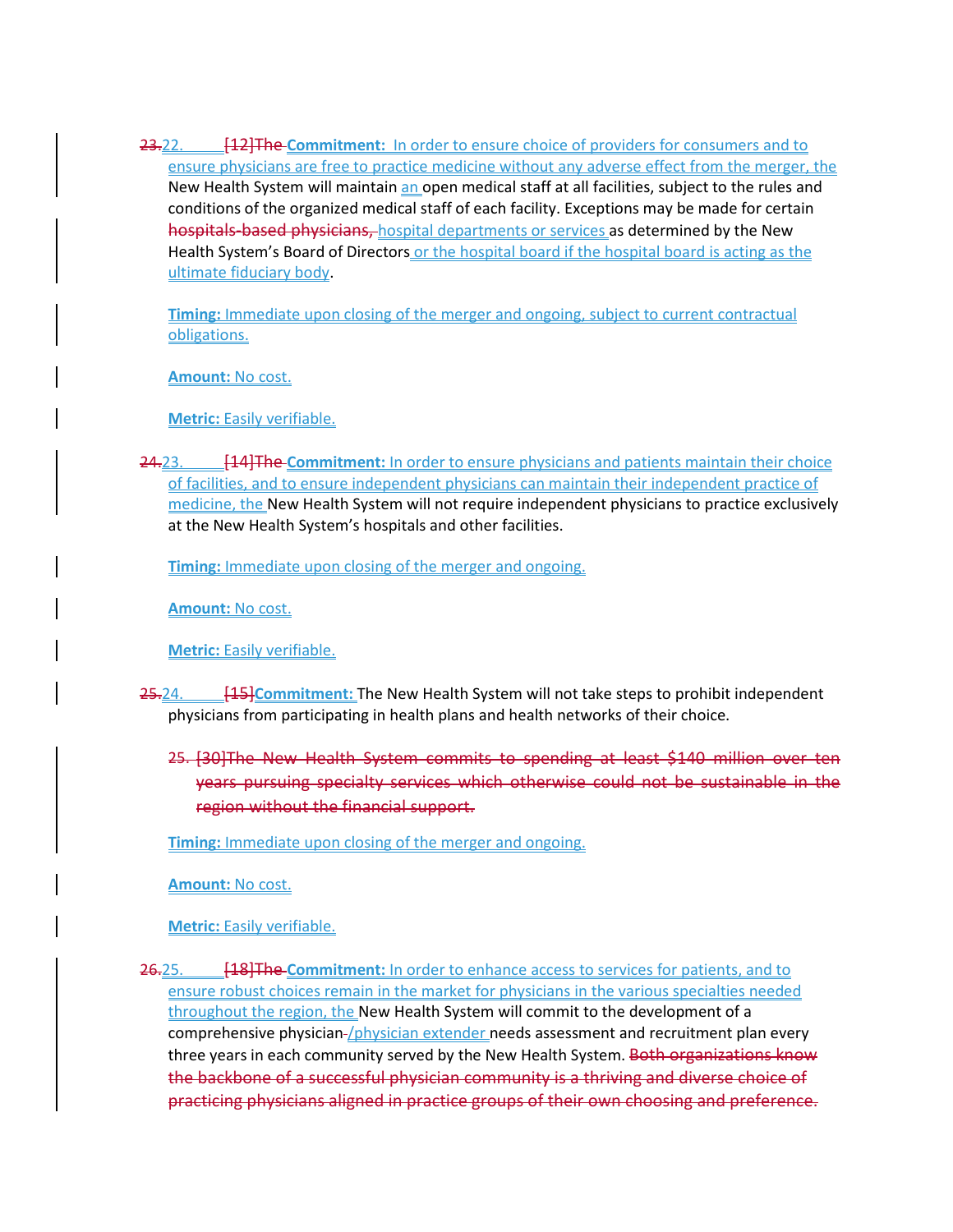The Parties expect the combined system to facilitate this goal by employing physicians The New Health System will consult with the Authority in development of the plan. The New Health System will employ physicians and physician extenders primarily in underserved areas and locations where needs are not being met, and where independent physician groups are not interested in, or capable of, adding such specialties or expanding. [25] The New Health System will ensure The New Health System will promote recruitment and retention of pediatric subspecialists in accordance with the Niswonger Children's Hospital physician needs assessment.

#### **Timing:** Every 3 years, starting within the first full fiscal year.

**Amount:** Costs of recruitment related to implementation of the recruitment plan shall be part of the \$140 million commitment referenced below in number 26. Expenditures incurred in the development of the community needs assessment and the recruitment plan shall not be credited toward that \$140 million commitment.

**Metric:** Credible evidence of recruitment plan, which identifies needs and priorities. The first community needs assessment and physician/physician extender recruitment plan shall be presented to the Commissioner no later than in the annual report submitted after the end of the first full fiscal year after closing of the merger, and thereafter at three (3) year intervals (or more frequently if the plan is amended). In each annual report, the New Health System shall report on progress toward its recruitment goals including the number of recruited physicians by specialty, and related data such as recruitment efforts, interviews conducted, and the number of offers extended. To the extent that physician needs identified in the plan are not met in 600 days or more (measured at the end of each full fiscal year), the New Health System shall include an explanation of the feasibility of meeting the plan for the unfilled position(s), additional steps, if any, that management believes are appropriate to take, and consideration of alternatives such as building relationships with centers of excellence to improve the availability of the missing specialty to patients in the region. In order to preserve competition, this annual reporting requirement will be treated as confidential.

## 27.26. **Commitment:** Enhancing healthcare services:

- a. 26.[23]The In an effort to enhance treatment of substance abuse in the region, the New Health System will create a new capacity for residential addiction recovery services connected to expanded outpatient treatment services located in communities throughout the region-serving the people of Southwest Virginia and Tennessee.
- b. **[24] The** Because improved mental health services is a priority of the Authority and the law, the New Health System will develop community-based mental health resources, such as mobile health crisis management teams and intensive outpatient treatment and addiction resources for adults, children, and adolescents designed to minimize inpatient psychiatric admissions, incarceration and other out-of-home placements throughout the Virginia and Tennessee service area.
- c. **[26] The** As part of the priority of preserving hospital services in geographical proximity to the communities traditionally served by the facilities, and to ensure access to care, the New Health System will develop pediatric specialty centers and Emergency Rooms in Kingsport and Bristol with further deployment of pediatric telemedicine and rotating specialty clinics in rural hospitals to ensure quick diagnosis and treatment in the right setting in close proximity to patients' homes.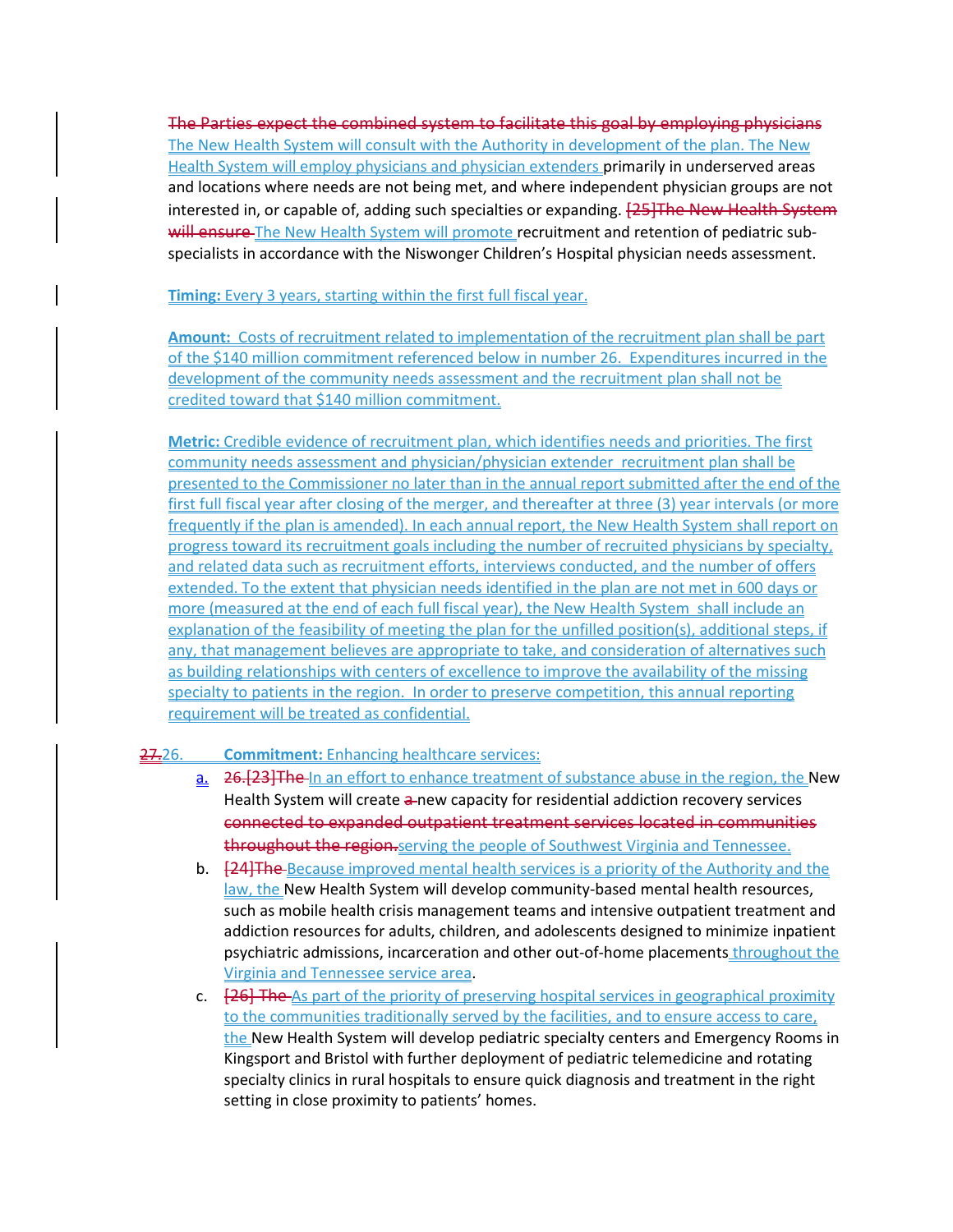27.<sup>[27]</sup>The New Health System is committed to creating a new integrated system designed to improve community health through investment of not \$75 million over ten years in population health improvement.

**Timing:** The plan will be developed no later than 24 months after closing and will include a time schedule for implementing the plan and expenditures under the plan.

**Amount:** \$140 million over 10 years including physician recruitment referenced in number 25 above.

**Metric:** The New Health System will include in the annual report for the second full fiscal year the plan for enhancing healthcare services, and in that report and each following, shall include in the annual report progress in implementing the plan and expenditures made.

28.27. **Commitment:** In an effort to enhance population health status consistent with the regional health goals established by the Authority, the New Health System will invest not less than \$75 million over ten years in population health improvement for the service area. The New Health System will establish a plan, to be updated annually in collaboration with the Authority, the Commonwealth, and possibly the State of Tennessee, to make investments that are consistent with the plan and to complement resources already being expended. The New Health System also commits to pursuing opportunities to establish Accountable Care Communities in partnership with various local, state and federal agencies, payers, service providers and community groups who wish to partner in such efforts. It is the desire of the New Health System for the Commonwealth and Tennessee to collaborate with the New Health System to establish a regional plan that disregards state boundaries.

**Timing:** 10 years.

**Amount:** \$75 million.

**Metric:** The New Health System will establish and track long-term outcome goals similar to those developed in Healthy People 2020 and consistent with the health plans of Virginia and Tennessee, and will be evaluated based on whether expenditures made are consistent with the plan established by the collaborative between the states, including the Authority, and the New Health System.

**Discussion:** The expenditures of \$75 million throughout the region have the greatest positive impact only if those dollars are spent in a prioritized way in collaboration with the state health plan and the regional priorities as established by the Authority, and in partnership with efforts already underway through community based assets.

29.28. **Commitment:** In support of the Authority's role in promoting population health improvement under the Commonwealth's Cooperative Agreement with the New Health System, the New Health System shall reimburse the Authority for costs associated with the various planning efforts cited above in an amount up to \$75,000 annually, with CPI increases each year.

 $\underline{\underline{d}}$ .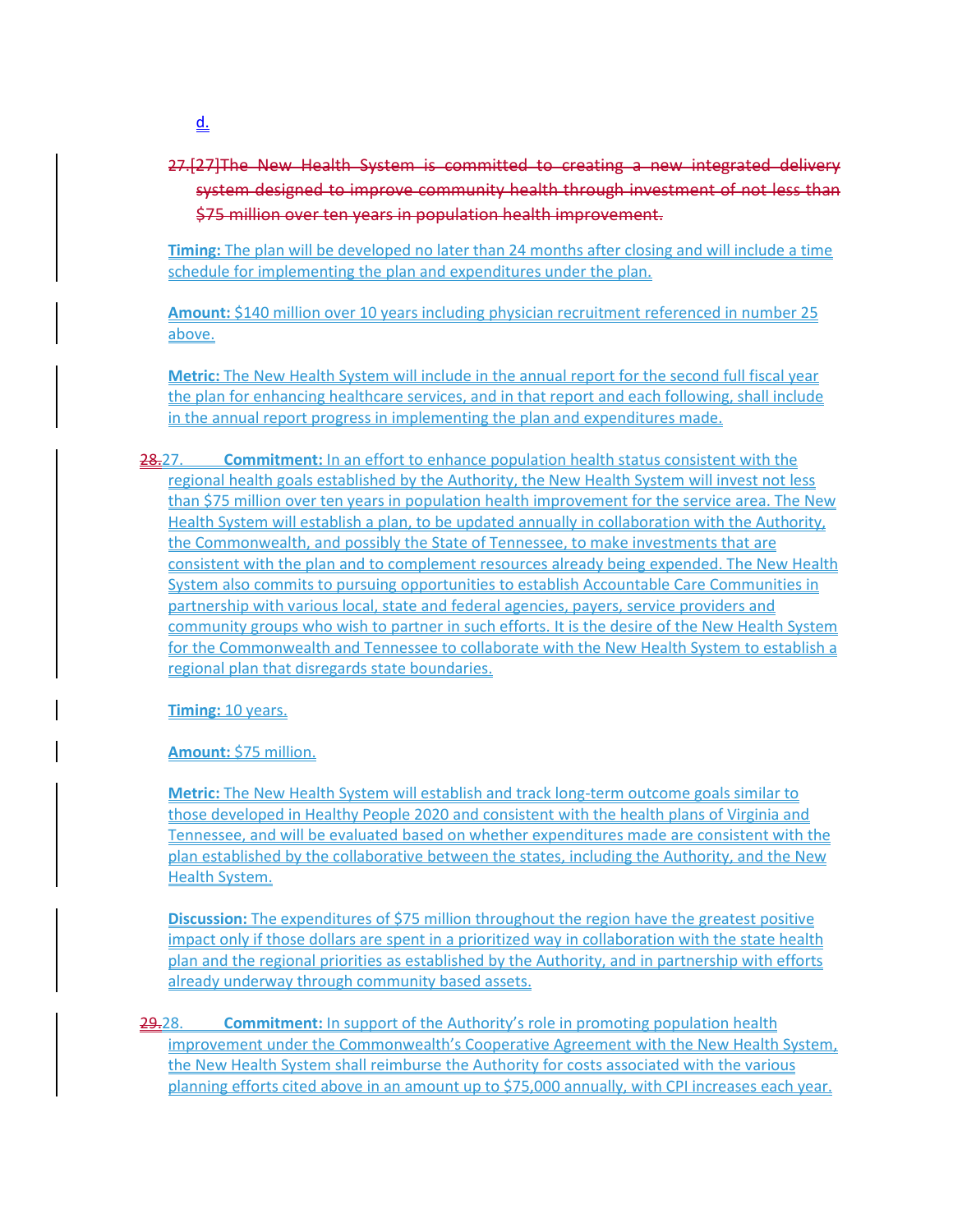No reimbursable costs shall be paid toward compensation for any member of the Authority's Board or Directors.

**Timing:** Annual.

**Amount:** Up to \$75,000 annually as part of the \$75 million for population health improvement, with annual CPI increases.

**Metric:** Reimbursement is made or is not made. All amounts paid to the Authority shall be included in the annual report submitted to the Commissioner.

30.29. **Commitment:** Best practice governance of the New Health System is critical to the success of the efforts outlined in the Cooperative Agreement. As such, the Board of Directors of the New Health System will operate such that each Board member must exercise the Duty of Care, Loyalty and Obedience to the New Health System required by law, and all Board members must adhere to the strict fiduciary policies established by the Board. It is recognized that governance of the New Health System should reflect the region, including both Virginia and Tennessee. As such, the New Health System makes the following commitments related to governance:

- **Currently, one member of the Board of Directors resides in Virginia. No later than 3** months after closing, an additional resident of Virginia will be appointed to serve on the Board of Directors of the New Health System. Such resident shall be appointed through the governance selection process outlined in the bylaws of the New Health System;
- The New Health System will ensure membership from Virginia on the following Board committees, with full voting privileges: Finance, Audit and Compliance, Quality, Community Benefit/Population Health, and Workforce;
- **The New Health System will ensure than not less than 30 percent of the composition of** the Community Benefit/Population Health committee will reside in Virginia (committee will be the Board committee responsible for the oversight of the compliance of the Cooperative Agreement); and
- Within 5 years, not less than 3 members of the Board of Directors will reside in the Commonwealth of Virginia, and such composition shall be sustained.

**Timing:** Ongoing.

**Amount:** No dollar cost.

**Metric:** Easily verifiable.

31.30. **Commitment:** The New Health System expects that the conditions under which the Cooperative Agreement is granted will be enumerated in a formal enforceable agreement between the New Health System and the Commissioner, and it is expected an annual report will be required. Any report will be attested to by the appropriate leadership of the New Health System, including the Senior Executive.

**Timing:** Annual.

**Amount:** No material cost.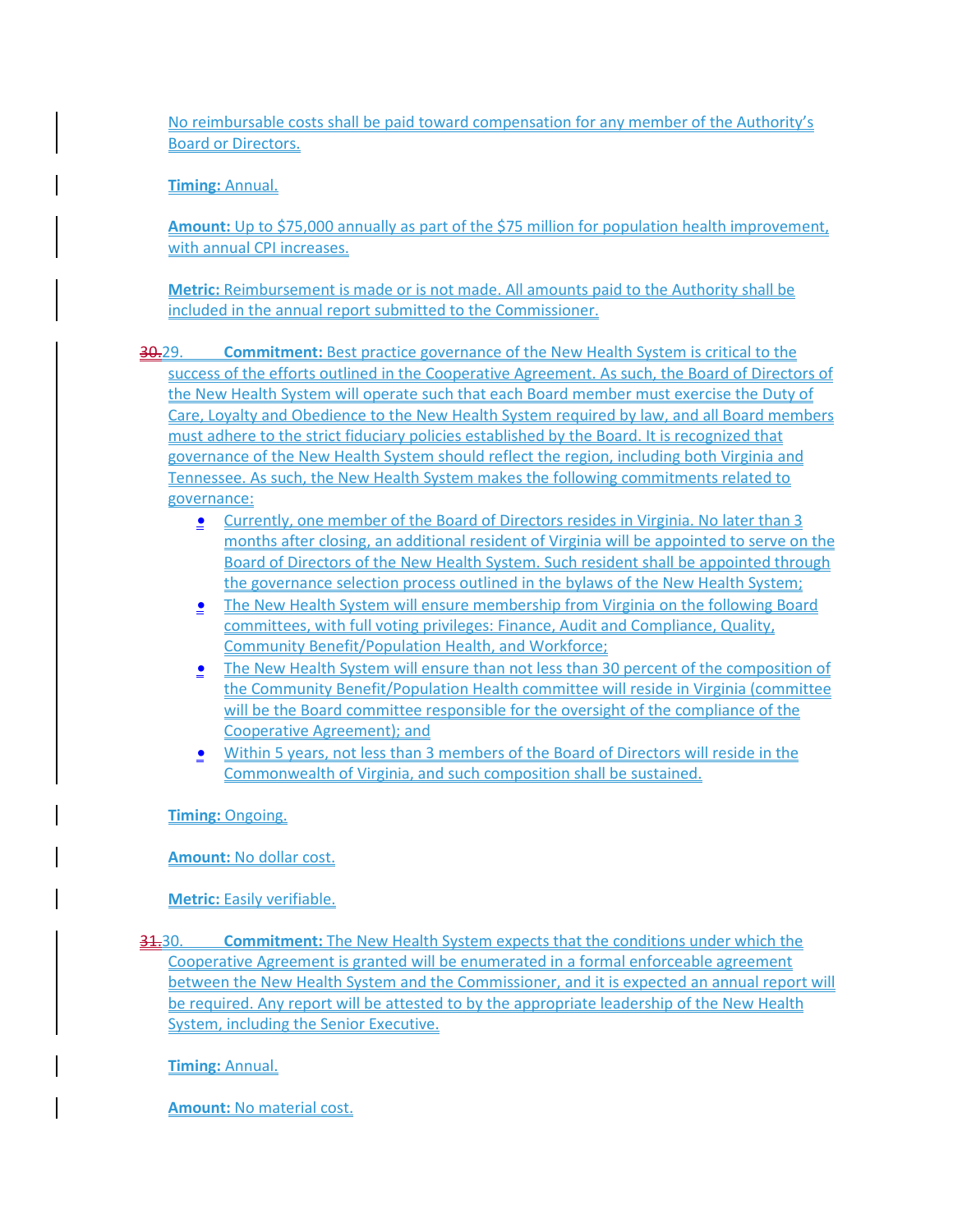**Metric:** Receipt of compliant report.

32.31. **Commitment:** The New Health System will provide information on a quarterly basis of the key financial metrics and the balance sheet comparing performance to the similar prior year period and year to date. This information will be provided on the same timetable as what is publicly reported through EMMA (Electronic Municipal Market Access).

**Timing:** Annual and quarterly.

**Amount:** No material cost.

**Metric:** Easily verified.

33.32. **Commitment:** The New Health System will adhere to Exhibit 12.1 setting forth relevant considerations and the process for closing a facility should it be necessary. This policy will remain in effect unless the change is agreed to by the Commissioner.

**Timing:** If closing a facility is considered.

**Amount:** 

**Metric:** Annual report will provide evidence of compliance with policy.

34.33. **Commitment:** The New Health System shall create, together with the Southwest Virginia Health Authority, a Joint Task Force comprised of four members, two from the New Health System and two from the Southwest Virginia Health Authority. The Task Force shall meet at least annually to guide the collaboration between the Authority and the New Health System, and to track the progress of the New Health System toward meeting the commitments of the Cooperative Agreement and shall report such progress to the Authority. The Task Force shall be chaired by a member of the Authority. The members appointed by the Authority may not have a conflict of interest.

**Timing:** Immediate upon closing of the merger.

**Amount:** No cost.

**Metric:** Creation of a Joint Task Force.

A. Revision of Commitments – Recommendations by the Authority to the Commissioner

These commitments have been negotiated and drafted with the intent of them remaining in place for ten (10) years. Nevertheless, there may be changes in circumstances that arise which affect the feasibility or the meaningfulness of the commitments and which are not possible to